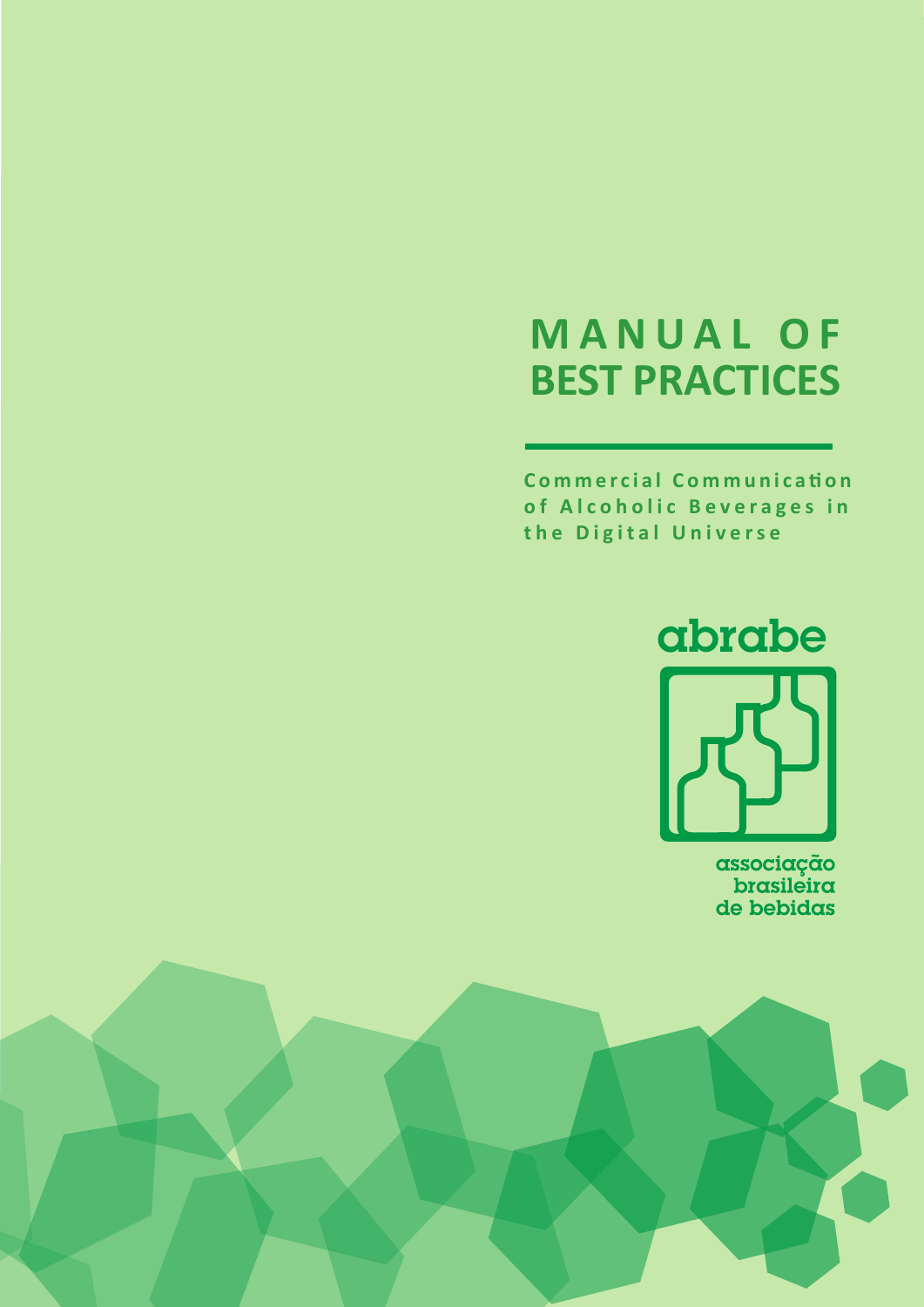# **SUMMARY**

| <b>OPENING LETTER</b>                        | $\overline{2}$          |
|----------------------------------------------|-------------------------|
| 1. WHY A GOOD PRACTICES GUIDE?               | 3                       |
| 1.1. TO WHAT MEDIA DOES IT APPLY?            | $\overline{\mathbf{3}}$ |
| 1.2. WHEN AND BY WHOM SHOULD IT BE USED?     | 4                       |
| <b>1.3 BASIC CONCEPTS USED IN THIS GUIDE</b> | $\overline{\mathbf{4}}$ |
| <b>2. CORE PRINCIPLES</b>                    | 6                       |
| <b>2.1. ADULT AUDIENCE</b>                   | 6                       |
| <b>2.2. RESPONSIBLE CONSUMPTION</b>          | 6                       |
| 2.3. PRIVACY                                 | $\overline{7}$          |
| <b>2.4 TRANSPARENCY</b>                      | $\overline{7}$          |
| <b>3. AGE VERIFICATION</b>                   | $\overline{\mathbf{z}}$ |
| <b>3.1. WHERE SHOULD IT EXIST</b>            | $\overline{7}$          |
| 3.2. HOW TO DO IT                            | 8                       |
| 3.3. SPECIFIC GUIDELINES FOR EACH MEDIUM     | 8                       |
| <b>4. CONTENT</b>                            | 10                      |
| <b>4.1 WHAT IS CONTENT</b>                   | 11                      |
| <b>4.2 INSTRUCTIONS BY TOPIC</b>             | 11                      |
| <b>4.3. USER-GENERATED CONTENT</b>           | 12                      |
| 4.4. DO IT RIGHT                             | 12                      |

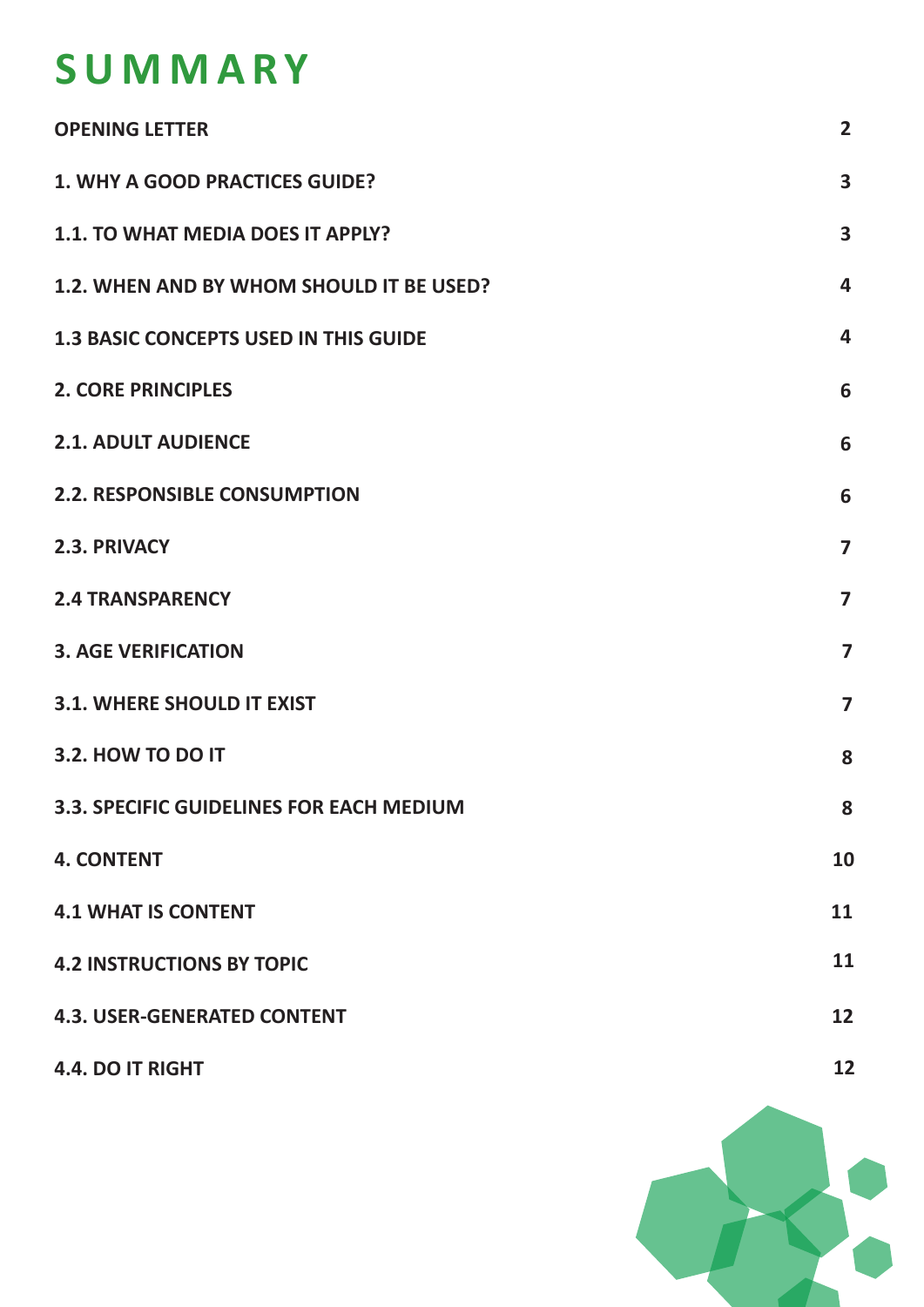# **Guide on Good Practices in the Digital World**

### **OPENNING LETTER**

This material was designed to serve as a guide for the digital marketing initiatives of the Brazilian Beverage Association (ABRABE) and its members, and is available to anyone who wishes to use it as a reference. Hence, we are placing on record our reasons for producing it:

• Through initiatives such as this, we intend to strengthen the advertising self-regulation system in Brazil.

In our view, this system in which advertisers, advertising agents and communication vehicles self-regulate their activities, brings benefits to consumers, authorities and competitors.

• Pursuant to the principles established in Article 37, Section 11 – Children and Youth, of the Brazilian Advertising Self-Regulation Code, which deals with the protection of children and adolescents, we understand the importance of protecting this group and therefore, of forbidding advertisements of alcoholic beverages targeted at individuals in these age groups.

This material also aims to provide consumers with more transparency and protection.

It's for these reasons that this guide was conceived. The suggestions in it have the following purpose:

• To strengthen self-regulation of ethical standards applicable to commercial advertising, in force in Brazil since 1980.

• To extend these standards to digital communication, herein defined as communication carried out in any format, media or platform or applied to the digital world, including the Internet and mobile devices (mobile phones).

The guiding principle of this guide is the recommendation that all communication actions in the digital world be directed at adults only.

• Its specific recommendations apply to all kinds and brands of alcoholic beverages, regardless of their grade. Note that the guidelines presented here are not aimed at social and educational campaigns promoted by alcoholic beverage brands. In such cases, the principles and standards established for this communication line apply.

Sincerely,

**José Augusto Rodrigues da Silva**

President of ABRABE

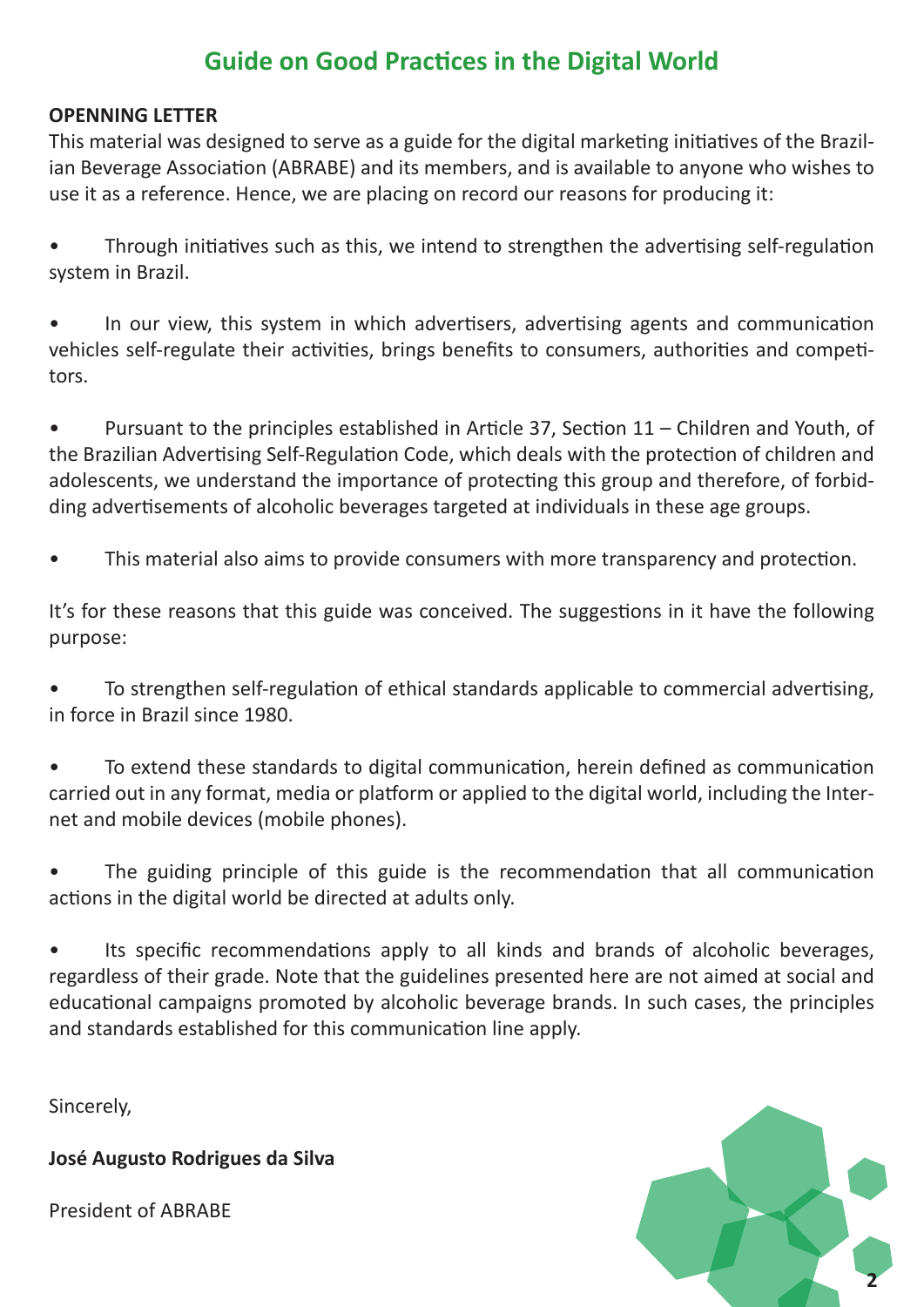# **1. WHY A GOOD PRACTICES GUIDE?**

The decline in traditional media audience due to the rise of digital media has been a dominating trend since the Internet became popular. More and more people are spending more and more time on their smartphones, tablets or computers. These days, even watches enable Internet access.

This hyperconnected world is both an opportunity and a challenge for all companies. Firstly since it represents a faster and more efficient way to reach the desired audience and secondly because it leaves in the hands of each the responsibility for filtering audiences and establishing a relationship based on ethics and common sense.

On the Internet, even local actions tend to become global. For instance, a piece initially made for the Brazilian market can be seen anywhere in the world – all it requires is a mobile device and Internet access.

In the case of alcoholic beverage marketing, specifically, it is necessary to implement and expand the ethical standards created over the last few decades, always adapting them, whenever necessary, to the new demands of this environment, which is more volatile and ethereal than traditional media.

This guide is an attempt to create this common standard that serves as a reference for communication for ABRABE and its members.

# **1.1. TO WHAT MEDIA DOES IT APPLY?**

The provisions of this guide apply, but are not limited to:

- a) Applications,
- b) Blogs,
- c) Bluetooth,
- d) Any form of digital instant messaging (e.g. SMS, MMS, MSN, Snapchat, Whatsapp),
- e) Geolocation services,
- f) Microblogs (e.g. Twitter, Tumblr),
- g) Communication via mobile phone (WAP sites, ads in mobile devices),
- h) Online ads (e.g. Banners),
- i) Games (e.g. online apps, games for mobile phones),
- j) Information and/or opinion websites (e.g. Apontador, Yelp),
- k) Photo sharing services (e.g. Instagram, Flickr, Zooomr, Photobucket, SmugMug),
- l) Podcasts,
- m) Digital installations during events,
- n) Relationship marketing (e.g. email, campaigns such as "member get member"),

o) RSS feeds,

- p) Search Optimization Engines,
- q) Social networks (e.g. Facebook, LinkedIn, MySpace),
- r) Video sharing (e.g. YouTube, Vimeo, Instagram),
- s) Wikis (e.g. Wikipedia, Pbwiki),
- t) Virtual worlds (e.g. Second Life),
- u) Emails,
- v) QR

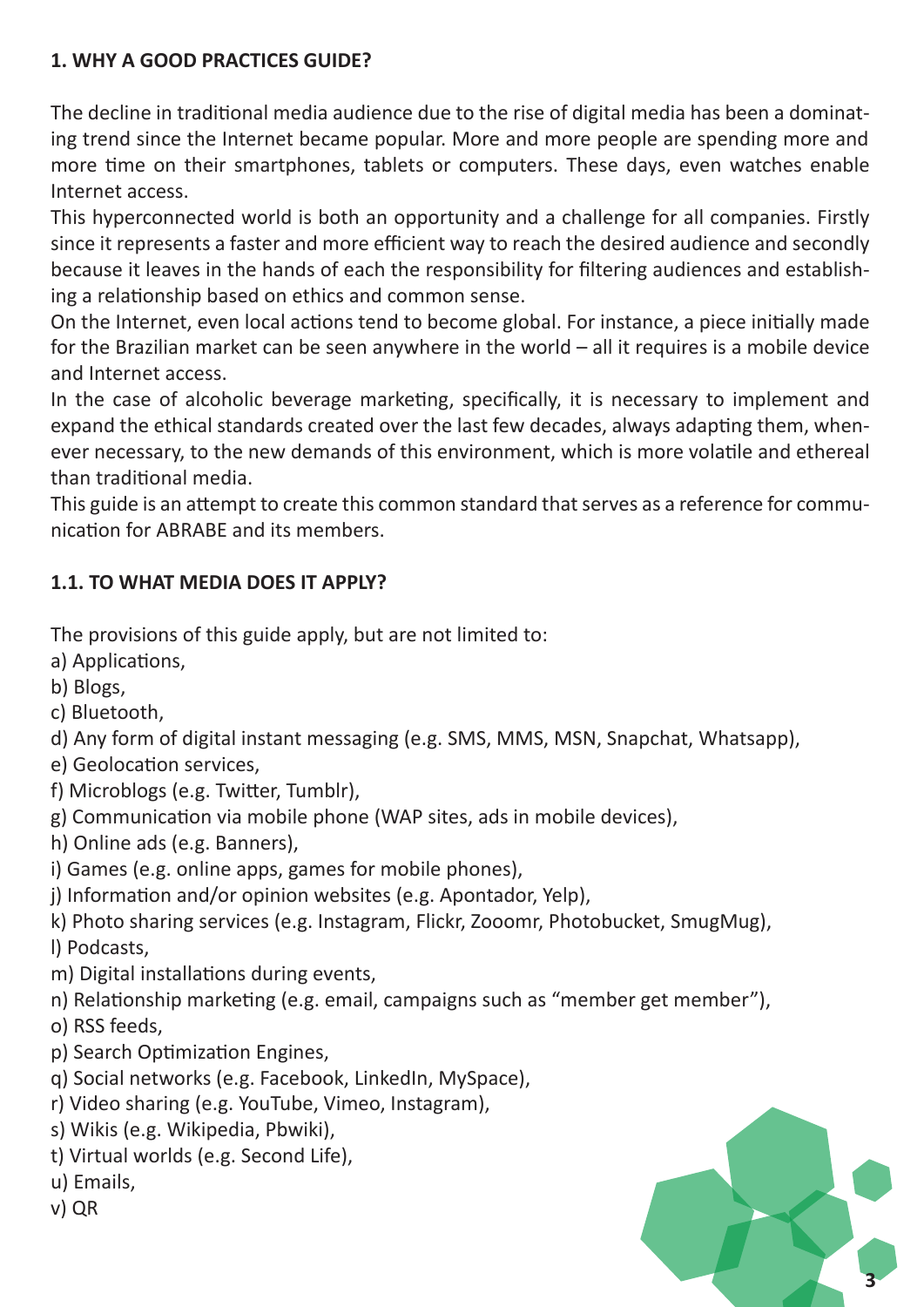# **1.2. WHEN AND BY WHOM SHOULD IT BE USED?**

The guidelines contained herein are recommendations for all the digital marketing content controlled by ABRABE and its members, and covers both paid and non-paid actions, especially communication made through social media, blogs, websites and apps.

Content controlled by ABRABE refers to all that is produced or commissioned by it, or all that is broadcast on platforms whose control is, by law, the responsibility of ABRABE or its members. This includes all and any content generated by users and posted or shared within a platform controlled by the institution.

To sum up, we suggest using this guide in the following cases:

- Ads in digital media
- Sponsorship of websites and other digital media
- Educational websites maintained by ABRABE or its members
- Website of ABRABE or its members
- Social media
- Online promotions

#### **Third parties**

The guidelines provided in this document apply to actions carried out by ABRABE or its members, as well as to outsourced companies and professionals, especially advertising agencies. We recommend including in the service agreement a requirement for partners to follow this guide while carrying out digital marketing initiatives.

We also recommend drafting the agreement in a direct and objective language, clearly specifying the responsibilities of each party in a way that is easy to understand, always updated and available for consultation.

# **1.3 BASIC CONCEPTS USED IN THIS GUIDE**

#### **Age confirmation**

A mechanism for users to inform their birth date and country of residence to verify whether they can legally purchase alcoholic beverages. Age verification mechanisms may vary depending on the technology available.

#### **Direct interaction**

Any situation in which users can interact directly and actively with the brand and not just watch or listen to online content. Examples of direct interaction include sharing and posting content produced by the user or spaces to comment on or reply to digital marketing pieces.

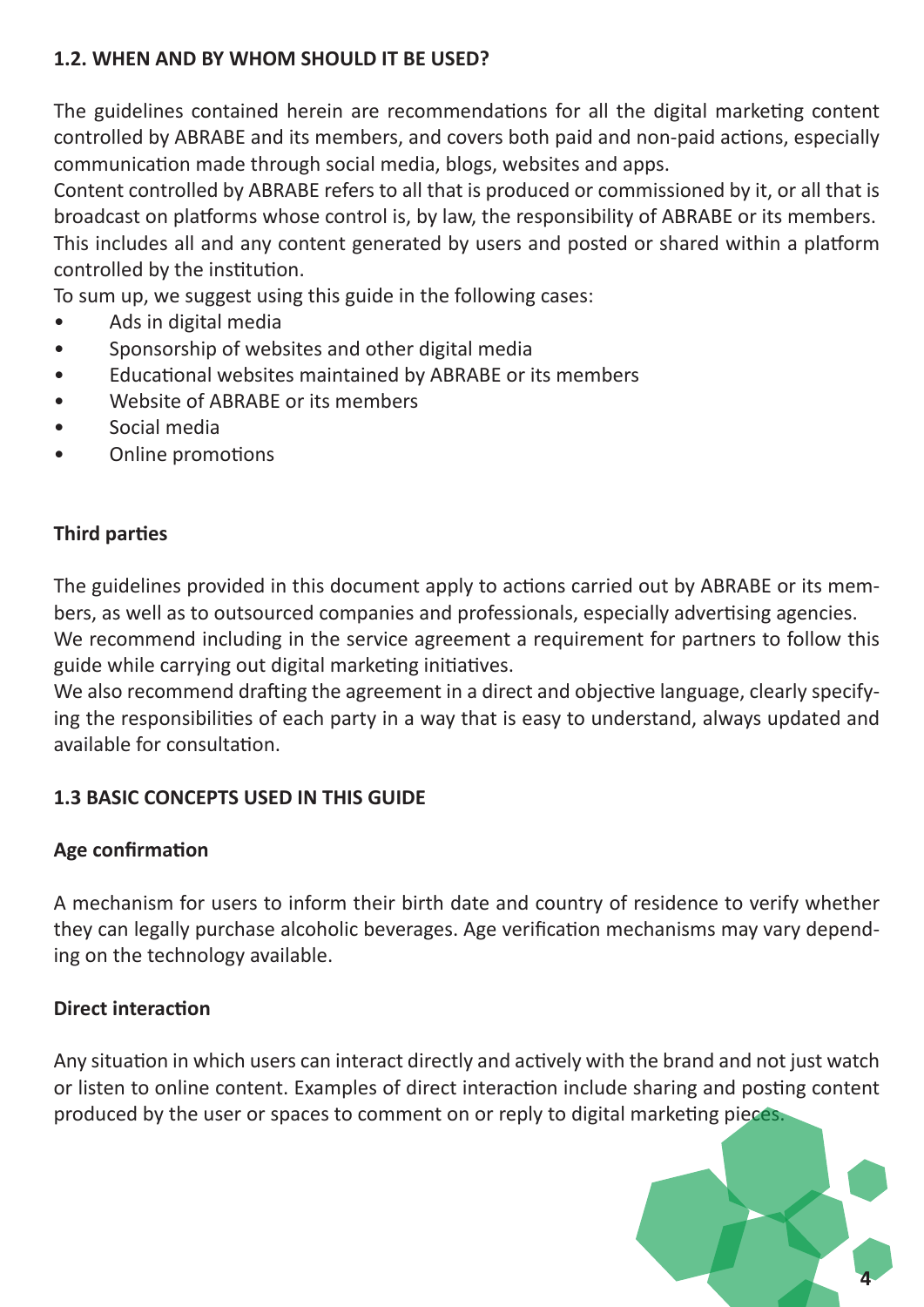#### **Direct digital marketing**

Includes all marketing actions in which there is direct interaction between the brand and the users, such as when the brand contacts the individual by personal email or mobile phone.

# **Minimum drinking age (ILCC)**

The minimum age required for the purchase of alcohol, which varies from one country to another. In Brazil, the minimum drinking age is 18.

# **User-Generated Content (UGC)**

Any content produced by users without any association with the advertisers. Could be text, videos or images.

#### **Shareable content**

All the digital content related to the brand that can be forwarded and/or shared by a user with other users. Includes static content available for download or streaming.

#### **Message on responsible consumption**

Messages conveyed in marketing actions for alcoholic beverages, recommending responsible consumption. The content and presentation of such messages may vary from one company to another.

#### **Personal information**

All and any information that may be used to identify an individual.

#### **Homepage**

The page that serves as the gateway to a website or to a particular section of a website.

*Source: 2013 OECD Privacy Framework (Translated and adapted)*

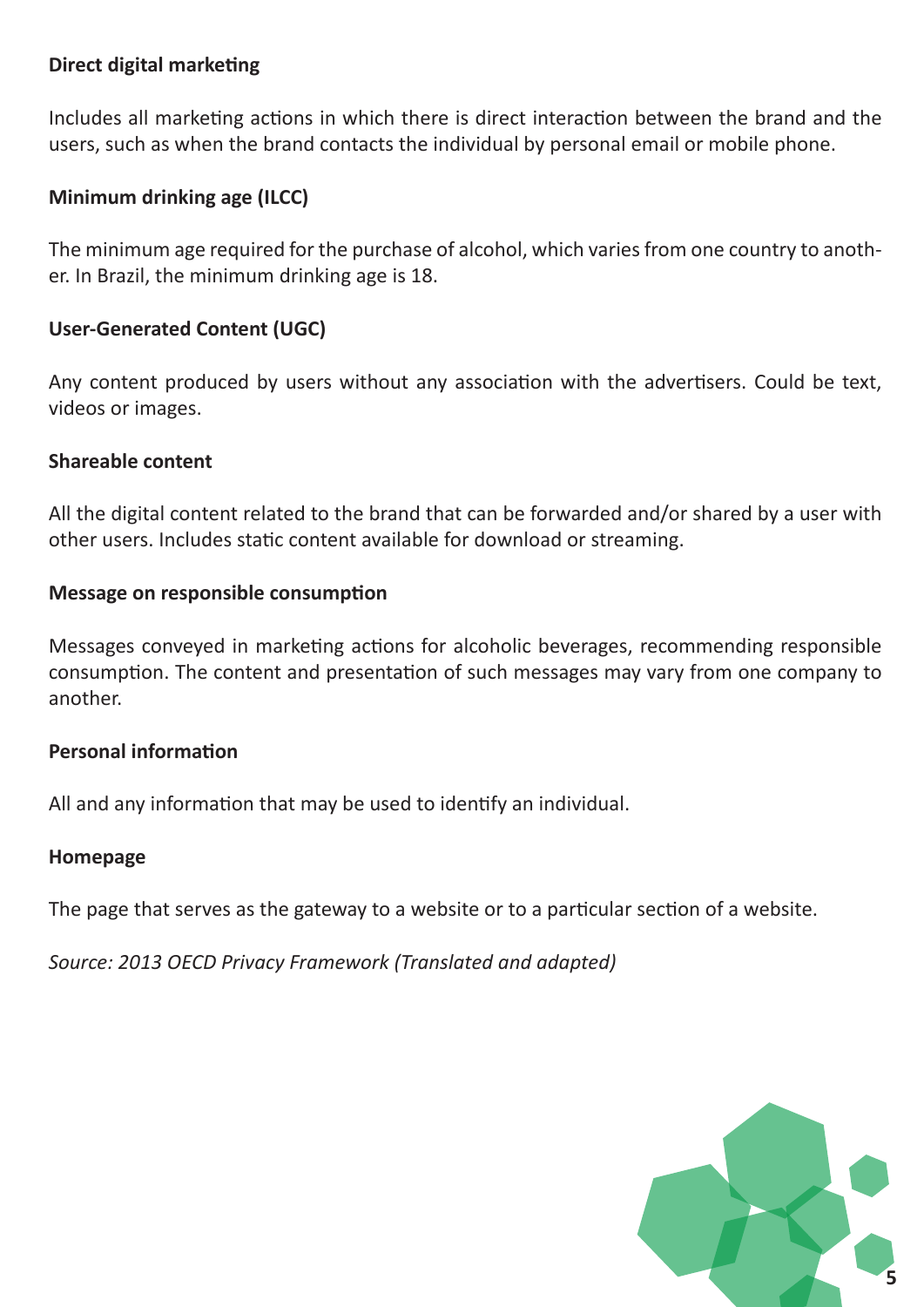#### **2. CORE PRINCIPLES**

#### **2.1. ADULT AUDIENCE**

As in traditional media, marketing of alcoholic beverages in the digital media must always be targeted at an adult audience and never at people below the minimum drinking age. As such, all communication targeted at this universe must comply with the following guidelines:

#### **a. Distribution: The 70% rule**

We recommend that all digital marketing actions be broadcast in media where at least 70% of the audience is above the minimum drinking age. This guideline applies to both actions that require user interaction with the brand and those where this is not possible.

#### **b. Shareable content**

Whenever a platform controlled by ABRABE or one of its members provides tools for sharing, we suggest adding a warning to users clarifying that the content must not be sent to people below the minimum drinking age.

We recommend that this message be visible or accessible through an equally visible link, and displayed whenever it is possible to share digital content, i.e. on social media or mobile apps. The same recommendation applies to all content submitted through email marketing. All material available for download must have the appropriate warnings about responsible consumption of alcoholic beverages.

#### **2.2. RESPONSIBLE CONSUMPTION**

We recommend that digital marketing actions always encourage the responsible consumption of alcoholic beverages, without abusing them but in conscientious manner.

#### **a. Where to display the message**

Whenever possible, we suggest displaying the messages on the homepage encouraging responsible consumption.

Alternatively or additionally, all digital marketing actions for alcoholic beverages may include a tab on the subject. This recommendation is particularly useful in the case of social media.

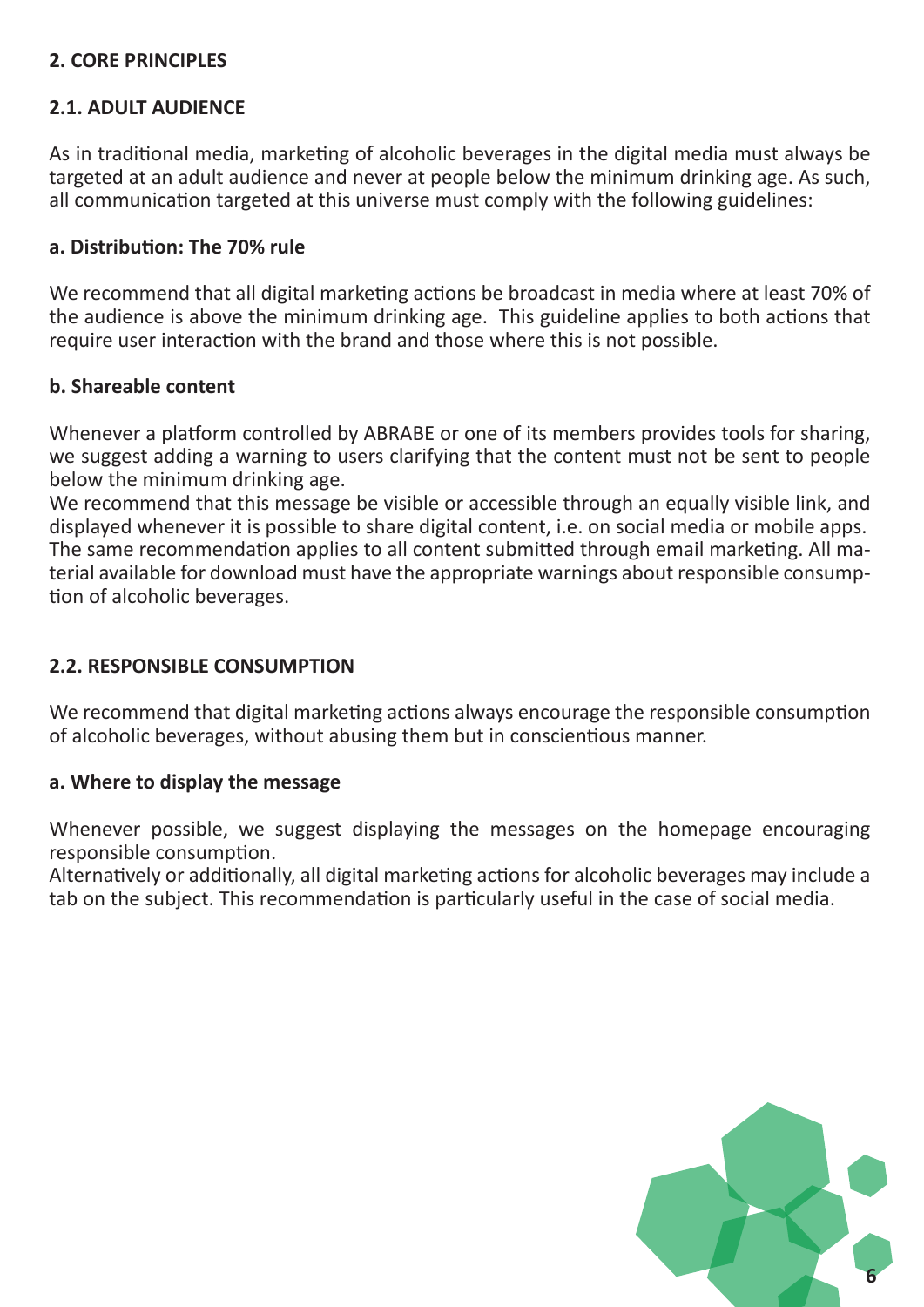#### **2.3. PRIVACY**

ABRABE and its members must always respect the privacy of their users.

#### **a. Collection of data**

We recommend that all email addresses be collected only with consent and that the "Terms and Conditions" of use of this information be available online.

We suggest adopting the procedure of including a box in the registration form. As a standard, we recommend that this area be always displayed blank such that users must actively check it to express their interest in providing their email address.

#### **b. Sending of information**

The marketing content will only be sent to users after their authorization and in accordance with the "Terms and Conditions" of the service. We also suggest that communication through email be made from a valid and active email address that can receive replies from users. The option for users to remove their address from the mailing list must always be available, and upon receiving such a request we recommend always complying with the deadline established in the "Terms and Conditions" to unsubscribe.

#### **c. Identification**

We recommend including the following information in marketing emails:

- Instructions on how to opt out of the mailing list
- Correct information about origin of email
- The brand or name of ABRABE or its members and a physical postal address

#### **2.4 TRANSPARENCY**

We recommend clearly informing the audience of any payment made for the publication of any material or message on blogs, Twitter, Facebook, websites or other digital media. Similarly, whenever an employee or agent of ABRABE or one of its members makes any comment regarding alcoholic beverage consumption or an event sponsored or funded by these institutions, they need to make employment relationship clear.

#### **3. AGE VERIFICATION**

Whenever there is direct interaction between the user and the ABRABE brand (or any of its members), we recommend establishing a mechanism to control the user's age to make sure that they are above the minimum drinking age.

#### **3.1. WHERE SHOULD IT EXIST**

On all pages, games, widgets and apps related to ABRABE or its members, except when the user is already in an environment where age verification is required.

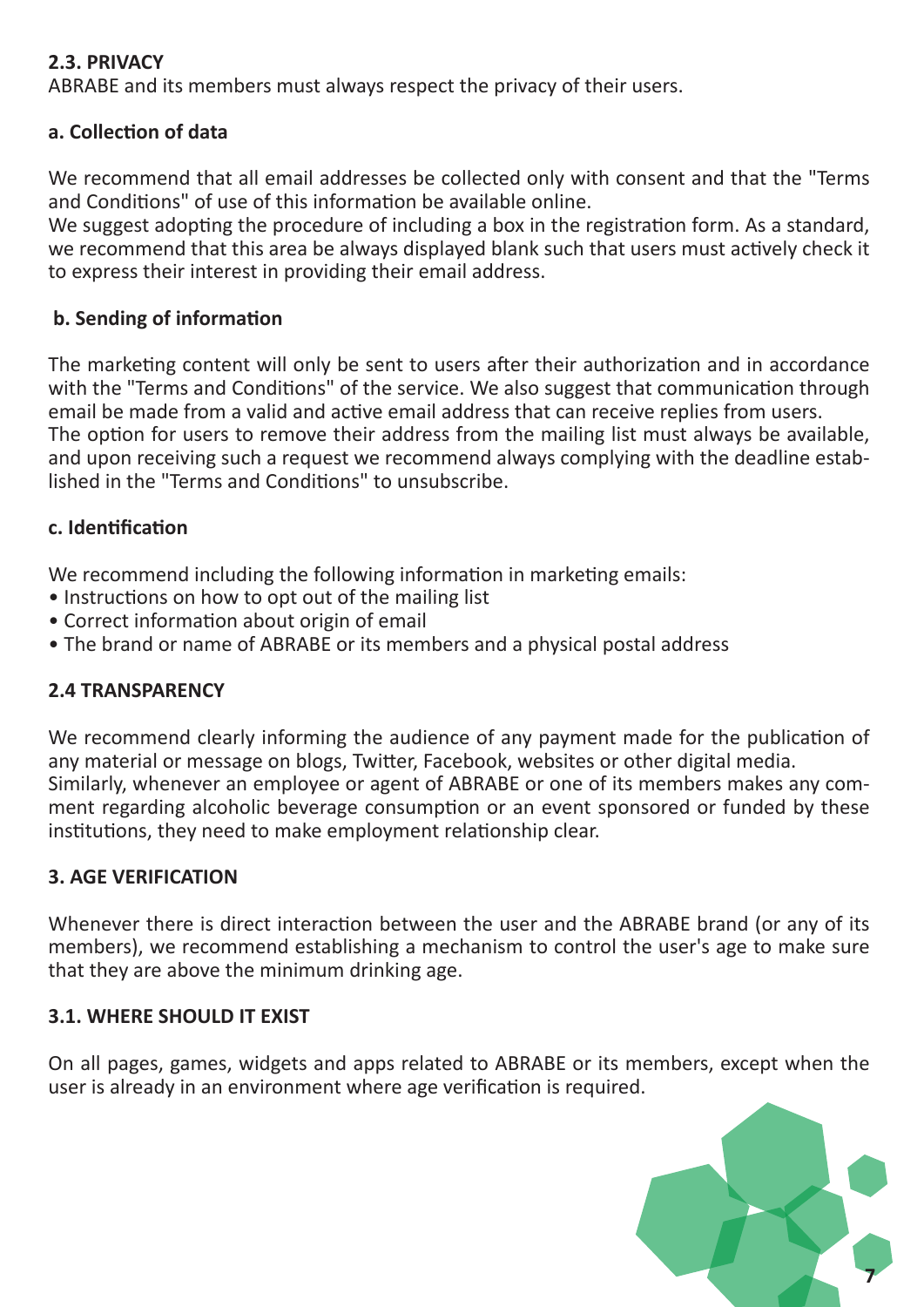# **3.2. HOW TO DO IT**

We recommend verifying age through a combination of information on the user's birth date and country of residence. This information may be obtained through a form to be completed by visitors or by using technologies that enable automatic collection of such information.

Whenever a visitor is below the minimum drinking age, a message should be displayed informing that they are not authorized to access the content, because the material is for adult audiences only. We suggest that age verification pages also include the "Terms and Conditions" of use, "Privacy and Cookies Notice" and a reminder about responsible consumption of alcoholic beverages.

If the age verification mechanism has the option to record user information for future use, an additional message should be displayed, warning the user about the possible consequences of using this option on a shared computer.

When the user actively informs their age, we recommend developing a system that prevents them from easily returning to the entry form to enter a new birth date. We suggest that the system block fresh attempts for at least five minutes.

#### **Alternative**

If the digital platform allows direct interaction between the user and the brand but offers no age verification mechanism, we recommend considering the following three conditions:

1. That at least 70% of the platform's audience is above the minimum drinking age;

2. That a warning message is displayed to users, making it clear that the content is for people above the minimum drinking age;

3. That the platform provides mechanisms to remove or moderate inappropriate content generated by users.

# **3.3. SPECIFIC GUIDELINES FOR EACH MEDIUM**

#### **a) Facebook**

Since Facebook has its own user age verification technology, no external mechanism is required. However, it is advisable that you configure the page to make the content available only to people above the minimum drinking age.

In addition, we recommend including a message on the page warning that the content must not be read, accessed or shared with individuals below the minimum drinking age. Communication on Facebook pages controlled by third parties can only be made if the channel's audience complies with the 70% rule.

# **b) Applications**

If the online store allows choosing the buyer's age, we recommend using this option (iTunes, for example, has this tool). We also recommend enabling the feature that blocks download of the app if the age requirement is not met, whenever available.

If these options are not available, we recommend adding a warning in the application's description, informing that it should be downloaded only by people above the minimum drinking age.

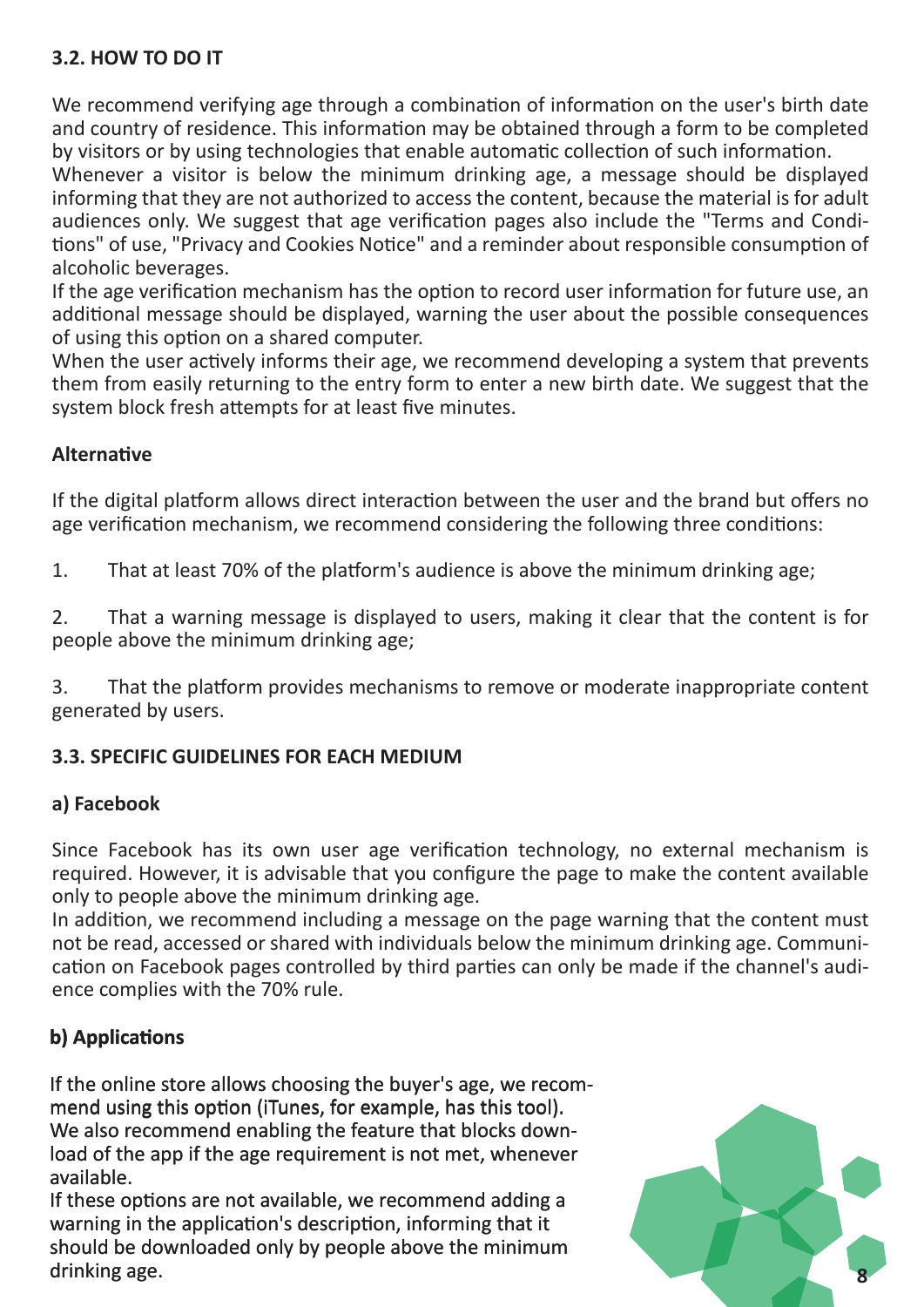# **c) Blogs**

We recommend that all public relations blogs have an age verification page.

### **d) Bluetooth**

We recommend that messages via Bluetooth connect directly to an age verification page, except when used in environments where access is limited to people above the minimum drinking age (such as nightclubs and bars).

#### **e) Instant messaging**

Its use is recommended only when the recipient's age is verified to be above the minimum drinking age during registration.

#### **f) Twitter**

We recommend including a warning on the account's homepage, informing that the content is only for people above the minimum drinking age.

#### **g) Mobile devices**

In the case of advertising on third-party mobile websites, the suggestion of the 70% rule applies. In raffles where people can participate through mobile phones, we recommend connecting users first to an age verification page before allowing their registration.

We recommend sending direct messages to mobile devices only after the user confirms to be above the minimum drinking age. We advise against accepting telephone bills in the name of a person who is a major as confirmation, because teenagers could use devices registered by their parents.

#### **h) Games**

Advertising actions in this type of media is only recommended when the game's audience complies with the 70% rule, or when the game's sale is restricted to people over 18 years of age.

# **i) Photo sharing apps (e.g. Flickr, Instagram)**

We suggest that contributions to pages on Flickr or other similar websites not be made if there are no tools to pre-moderate the posts or to guarantee removal of inappropriate content. Photos can be sent to photosites provided the channel's audience complies with the 70% rule.

# **j) Podcasts**

We recommend posting only on websites that have an age verification page.

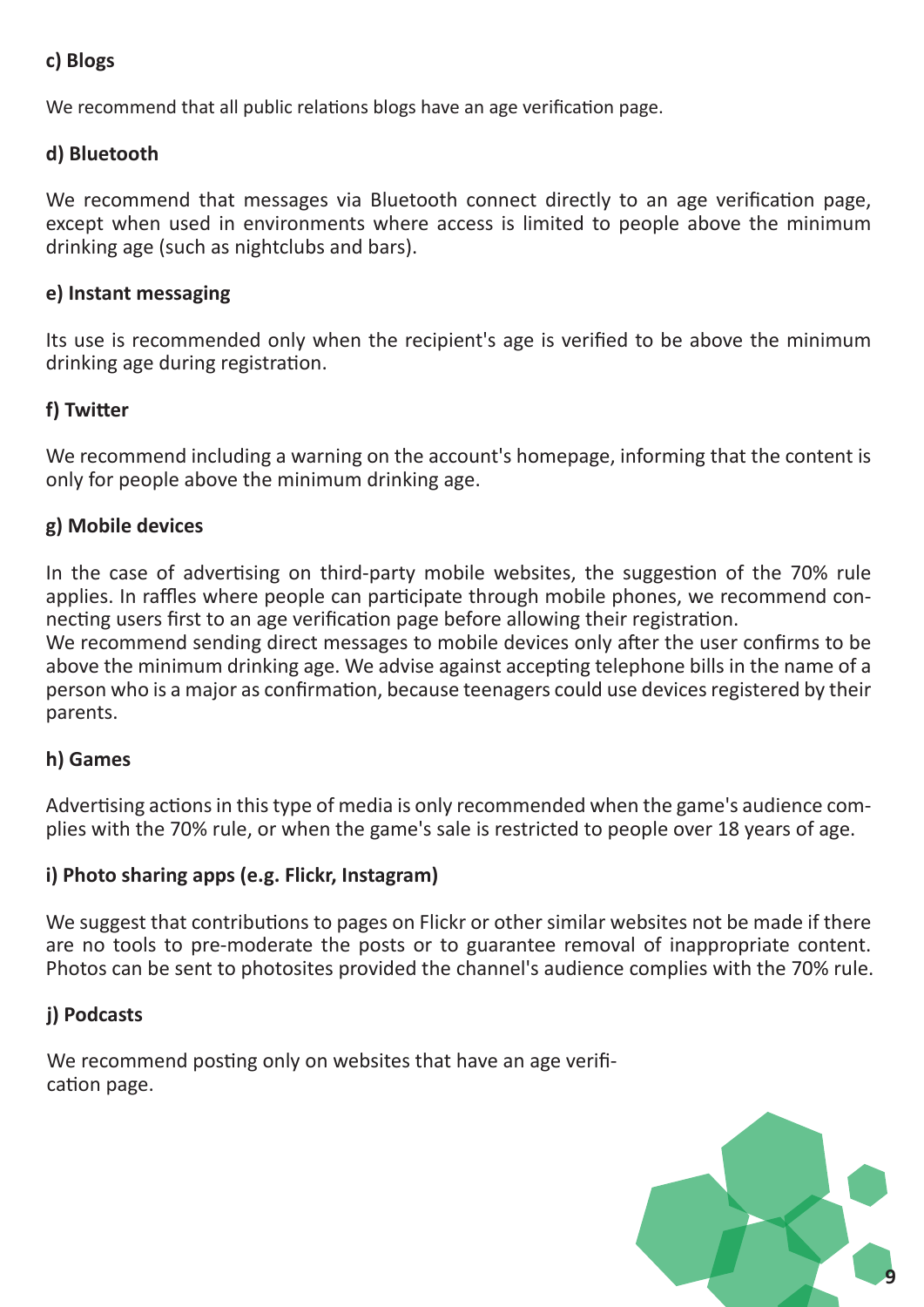#### **l) QR codes (Quick Response Codes)**

Unless they are located in zones where access is limited to individuals above the minimum drinking age (such as nightclubs or bars), we recommend that QR codes first take users to an age verification page. In addition, the QR code should be accompanied by a warning that the content is for people above the minimum drinking age.

#### **m) Digital installations during events**

Except when installed in an area where entry is restricted only to individuals above the minimum drinking age, we recommend that these actions include an age verification page or be directly controlled by a person, who should guarantee access to people above the minimum drinking age only.

# **n) RSS Feeds (Really Simple Syndication feeds)**

Before connecting to the content, we recommend asking users to go to an age verification page on the original website.

#### **o) Search and optimization marketing**

We suggest that the search links (keywords, for example) direct users to the website's age verification page.

#### **p) Video sharing services (e.g. YouTube, Vimeo, Hulu, Instagram)**

We recommend that all video material available on these websites be preceded by an age warning, regardless of the possibility to download it or not. We also recommend that they be sent only to websites that comply with the 70% rule.

# **t) Virtual Worlds (e.g. Second Life) and Wikis**

We recommend that these too comply with the 70% rule.

# **4. CONTENT**

It is necessary to guarantee that all content produced by ABRABE and its members complies with strict ethical standards. The following instructions help to maintain the desired level for such communication, guaranteeing that all parties involved in digital marketing strategies, whether they are direct employees or outsourced service providers, will always emphasize the narrative of responsible consumption of alcoholic beverages, without encouraging abuse or consumption by people below the minimum drinking age.

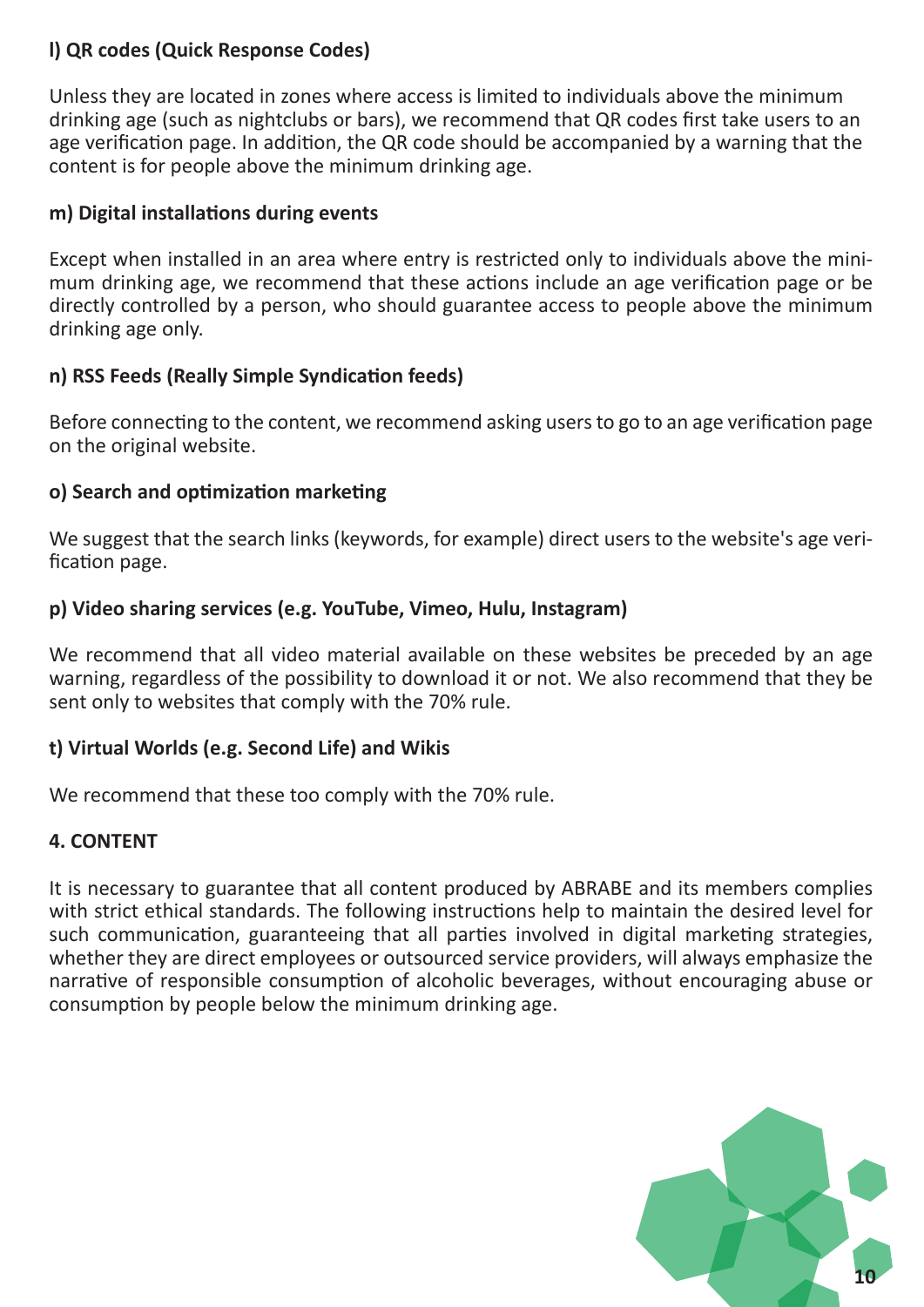# **4.1. WHAT IS CONTENT?**

This concept encompasses content of any nature, including musical, pictorial, graphic and audiovisual work, sound recordings, text and interactive resources. It also includes user-generated content.

Hence, we recommend that all content posted by users on websites, pages or online/mobile applications owned by the company or on third-party websites in which the company has editorial control, be monitored and moderated, and comply with the "Terms and Conditions" and the following rules:

# **4.2.INSTRUCTIONS BY TOPIC**

# **a. Abuse**

Excessive or irresponsible consumption of alcoholic beverages must not be encouraged or justified. Similarly, abstinence or moderation must not be criticized or perceived as something negative.

Images of people who appear to be intoxicated or who give the idea that intoxication is acceptable, must not be used.

Violent, aggressive, illegal, dangerous or antisocial behavior must not be suggested. Allusion to illegal drugs must be avoided.

All digital marketing actions must include a message on the responsible consumption of alcoholic beverages, clearly legible and visible. The message on responsible consumption must be written in a language that is easy to understand by the target audience and adapted to local situations.

# **b) Minors**

The content must not be targeted at minors.

We recommend that models and actors under 25 years of age not appear in digital marketing actions.

Objects, images, styles, symbols, colors, songs or characters (whether real or fictional, including cartoon characters or celebrities) that mainly attract the attention of children or teenagers must not be used.

# **c) Responsible driving**

Do not suggest that the consumption of alcoholic beverage is acceptable before or while driving motor vehicles of any kind, including boats, jet skis, snow vehicles or aircraft.

# **d) Dangerous activities, Workplace & Recreation**

Do not suggest that the consumption of alcoholic beverages is acceptable before or while operating potentially dangerous machinery, or performing any potentially dangerous activity, whether recreation or work.

**11**

# **e) Health aspects**

Do not suggest that alcoholic beverages have therapeutic properties or that their consumption may help prevent, treat or cure any disease.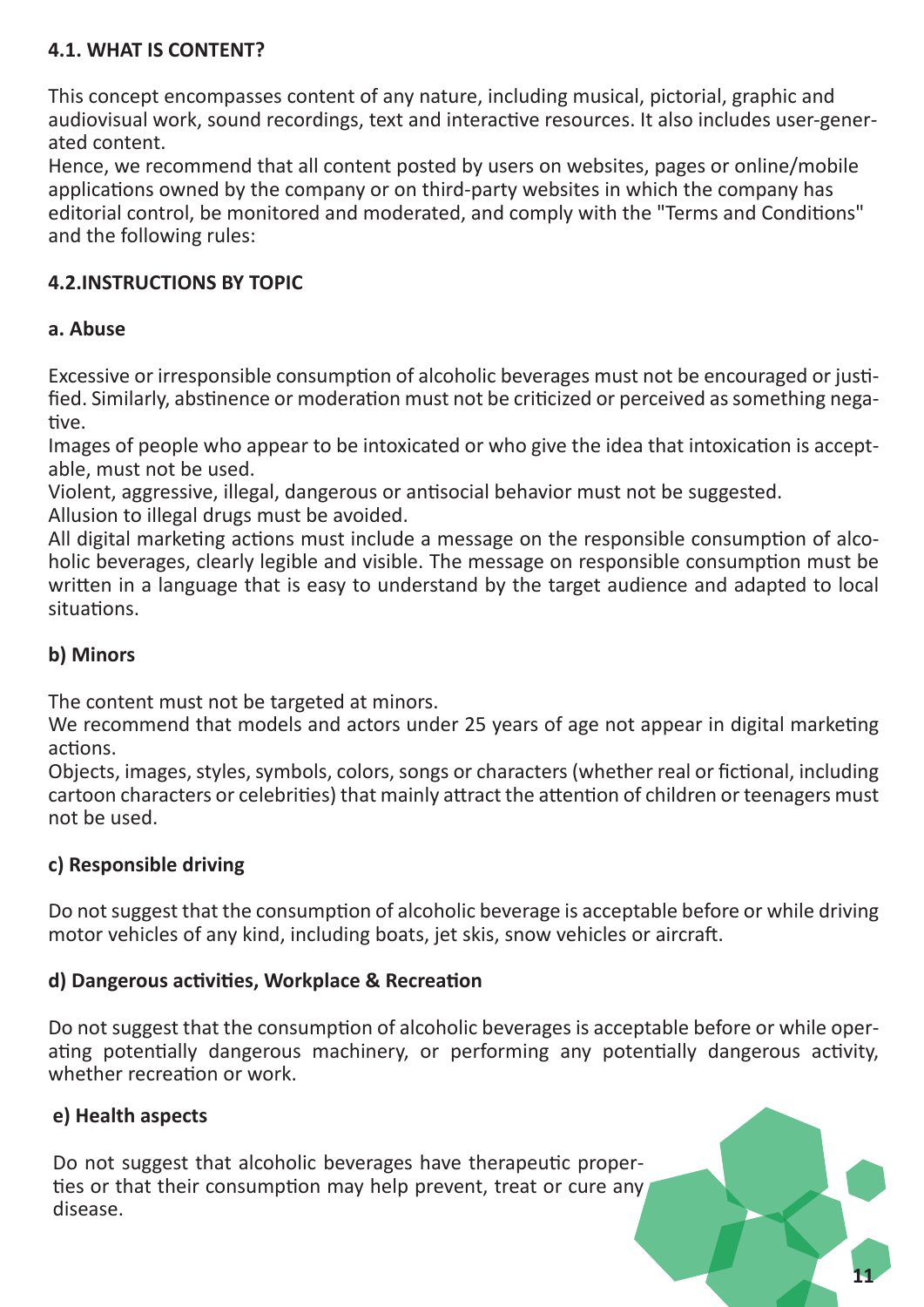# **g) Alcohol Content**

Information about the alcohol grade of the beverages may be shown, but the high level of alcohol content must not be exalted, nor must low content be treated as a strategy to avoid abuse.

# **h) Performance**

Do not suggest that consumption of alcohol beverages increases mental capacity or improves physical or sexual performance.

Consumption of alcoholic beverages must also not be shown as a requirement for social acceptance or for success, or as something capable of generating greater sexual attraction.

# **4.3. USER-GENERATED CONTENT**

We suggest that all user-generated content posted on platforms controlled by ABRABE or by its members be frequently moderated.

We recommend that the frequency of monitoring of user-generated content for each platform maintained be defined in the code of good marketing practices of each company. Similarly, we recommend that each of these platforms open to user-generated content display the terms and conditions of use to be complied with by users.

We also recommend that users be informed that the publication of their content is subject to compliance with the terms and conditions and be instructed to only post content for which they own the copyright.

4.4 DO IT RIGHT

•Only use material to which you own the copyright.

•Photos and videos taken at events require written consent from all those visible and identifiable in them.

•Moreover, this material can be used only with due authorization from the photographer who owns the copyrights.

•If a deadline is set for the right to use a certain material, it must be used only until the deadline expires.

•Always provide a contact number through which people can contact you if they suspect that the material breaches copyrights or find any other problem related to intellectual property.

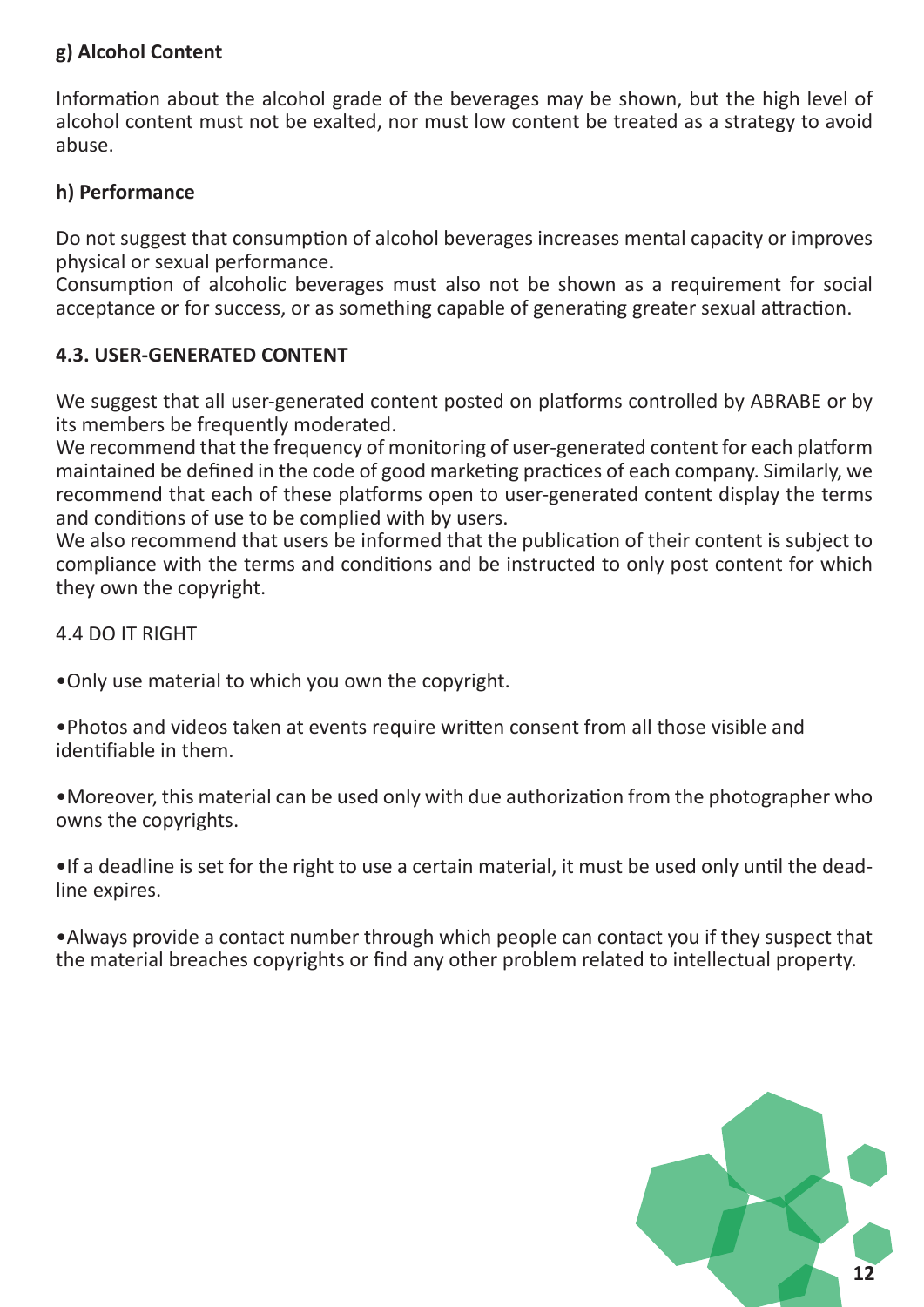# **About ABRABE**

The Brazilian Beverage Association (ABRABE) is an entity that represents the nationwide beverage sector, which brings together producers, representatives, importers and exporters of cachaça, wine, spirits, beer and energy drinks, among dozens of other categories. The association currently has 40 members, which represent the vast majority of the market and own the leading Brazilian and global beverage brands. One of ABRABE's goals is to instill in its members a permanent commitment to a responsible stance on the consumption of alcoholic beverages.